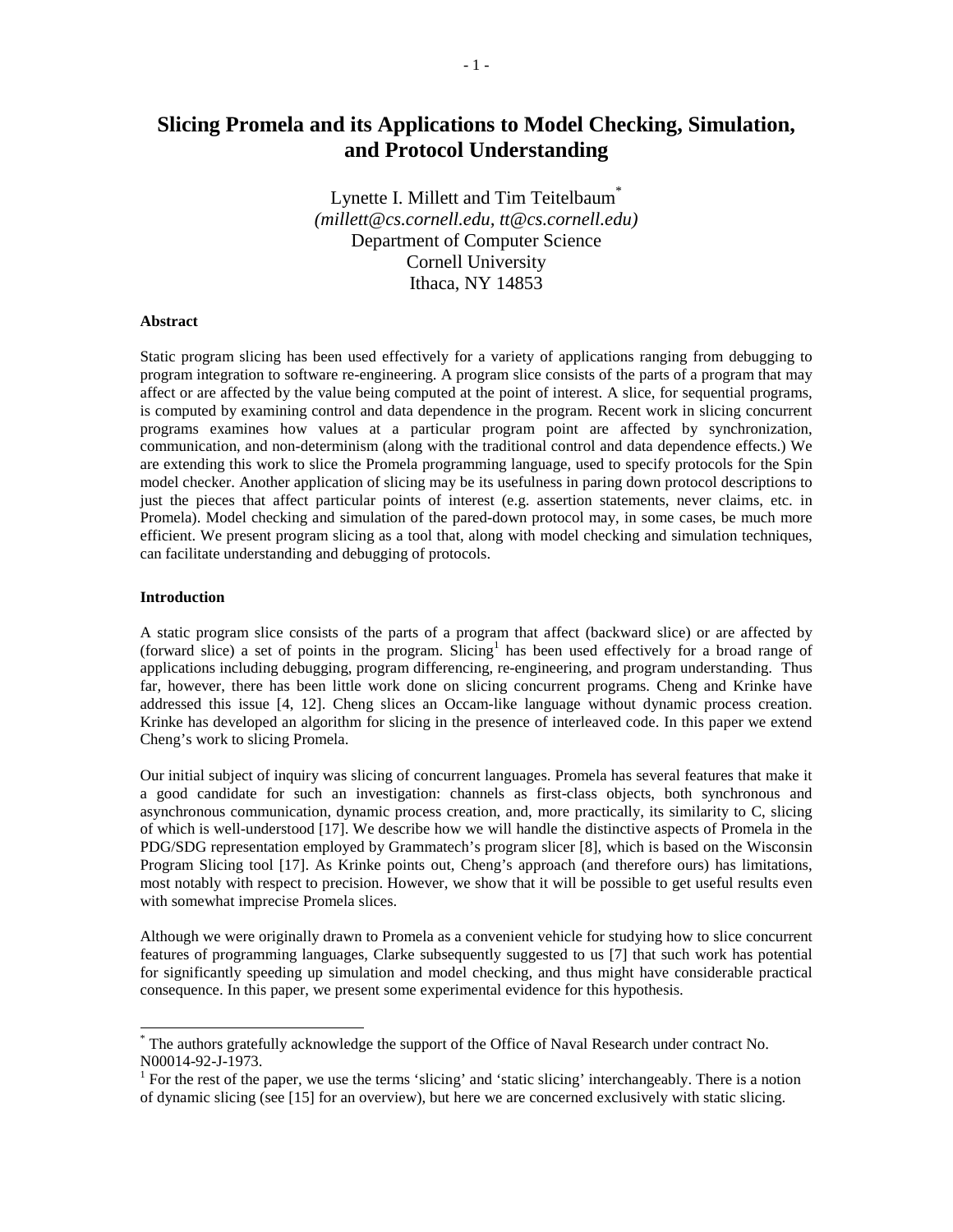## **Slicing Promela Protocols – Three Motivating Examples**

Before we discuss the details of slicing, and, in particular, what slicing a language like Promela entails, we present concocted examples of protocols that demonstrate the promise of slicing for speeding up simulation and model checking. Our claim is that slicing is useful in cases where there are relatively independent pieces of a protocol that are of interest to the user. That is, perhaps a user is interested in examining a particular property, assertion, or even variable, in the protocol in isolation. If so, slicing provides a way to focus the inquiry on just those parts of the protocol affecting the point(s) of interest. Here, we provide simple examples of such cases. It should be clear that these examples are generalizable to larger, more interesting protocols.

Consider the following simple protocol in which processes A and B are completely independent:

```
int y = 1;
int x = 1;
proctype A()
{
       do
       :: (x > 0) \rightarrow x--; printf("x = d\n\times y;
       :: (x < 0) \rightarrow x++; printf("x = %d\n", x);
       :: (x == 0) -> break;
       od;
}
proctype B()
{
       do
       :: (y \ge 0) \Rightarrow y++; printf("y = d\n\alpha", y);
       :: (y < 0) \rightarrow y--; printf("y = \frac{d}{dx}[n'', y];:: (y == 0) -> break;od
}
init
{
       run B();
       run A();
}
```
In this example, it is clear that a simulation will not terminate due to the infinitely increasing value of  $y$  in process B. However, were a user interested in running and examining the output of a simulation of a modified protocol consisting of just what involves the value of  $x$ , then slicing provides a way to generate such a modified protocol. A forward slice with respect to the declaration of  $x$  would include all definitions and uses of x and anything else that depends on them. In the above case, such a slice would include at least the protocol statements that are boldfaced and would not include any of the statements in process B (which cause nontermination.) In general, slicing with respect to points of interest in a program and then running Spin on the sliced version can reduce both the amount of time required for a simulation and the amount of output generated by a simulation. The former is of definite practical interest, and the latter is useful in understanding output produced by the Spin simulator.

As an example of a protocol for which slicing provides dramatic effects on the amount of resources required for model checking, consider the following: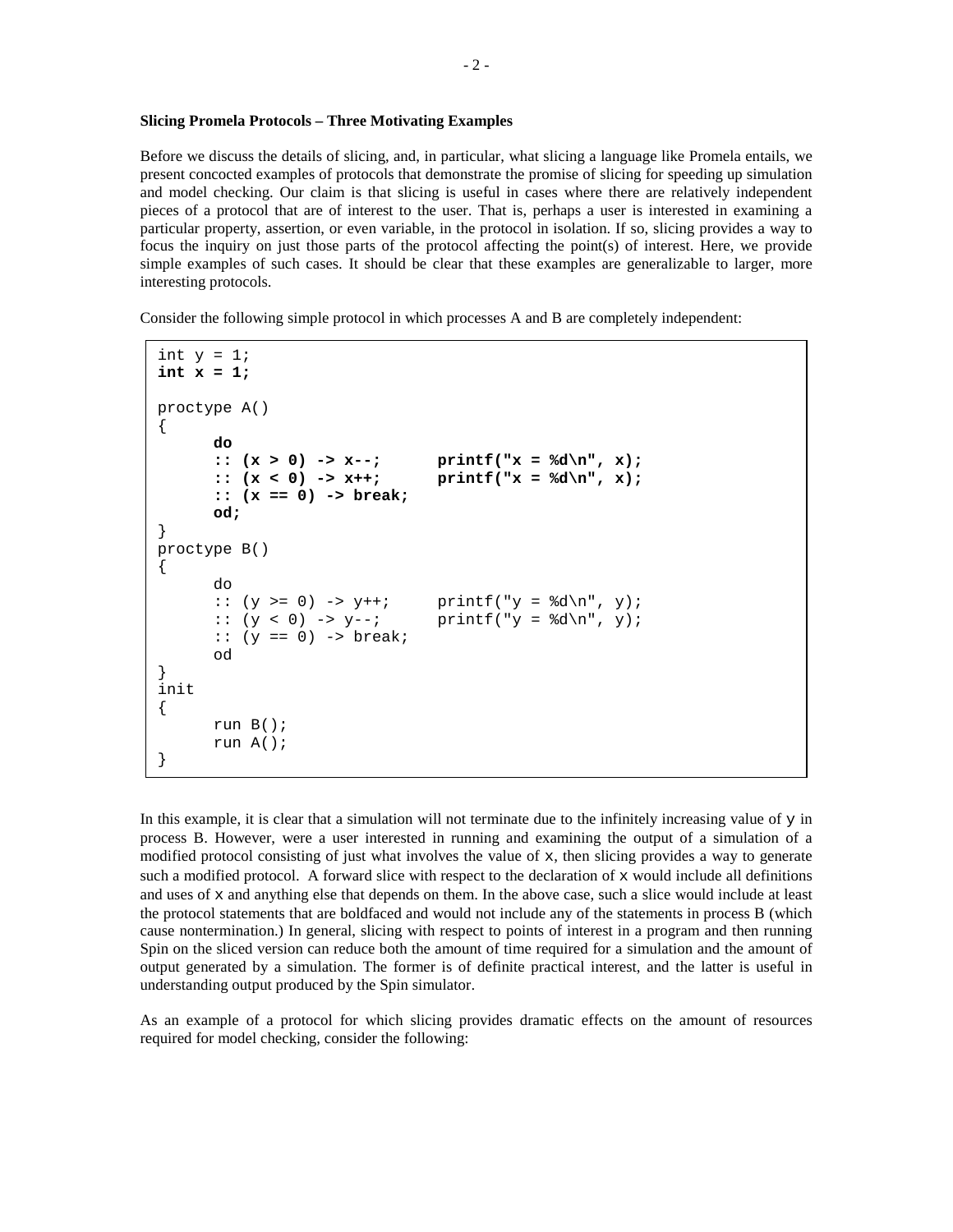```
mtype = { callA, callB } ;
chan Reqs = [1] of { int } ;
proctype manager()
{
      int count1 = 0;
      int count2 = 0;
      do
      :: Reqs?callA -> run A(); count1++;
      :: Reqs?callB -> run B(); count2++;
      :: (count1 + count2 >= MAX_REQS) -> break;
      od;
      assert(count1 + count2 >= MAX_REQS);
}
proctype requestor()
{
      int count = 0;
      do
      :: (count <= MAX_REQS) -> Reqs!callA; count++;
      :: (count <= MAX_REQS) -> Reqs!callB; count++;
      :: (count >= MAX_REQS) -> break;
      od
}
proctype A()
{
/* code that recursively spawns many more A processes as well as B
processes up until the number of times A has been spawned reaches a
certain limit */
}
proctype B()
{
/* increment a global variable, print a diagnostic */
}
init
{
      run manager();
      run requestor();
}
```
Process *manager* takes requests from the process *requestor* and, depending on their type, starts process A or process B. Process A either calls itself, spawning more A processes, or calls B. Termination occurs when all instantiated versions of process A 'realize' that a global variable is greater than some constant. (We've omitted the details of this to save space.) Suppose we wish to slice with respect to the assertion in process *manager* that states that the total number of requests is at least MAX\_REQS. (This assertion is boldfaced and enlarged in the source code above.) A backward slice with respect to this assertion would include (at most) the code that is boldfaced.

When performing a full search on the unsliced version, where  $MAX\_REQS$  is set to 3, Spin Version 3.0.5 runs out of memory after generating/searching more than 2 million states. For the sliced version, Spin finishes promptly after having to examine only 305 states. Note that validity of assertions does have an impact. In this example, if the assertion is false, Spin catches it very quickly in both cases (although, of course, more quickly in the sliced version). For instance, if we change the assertion to assert (count1 +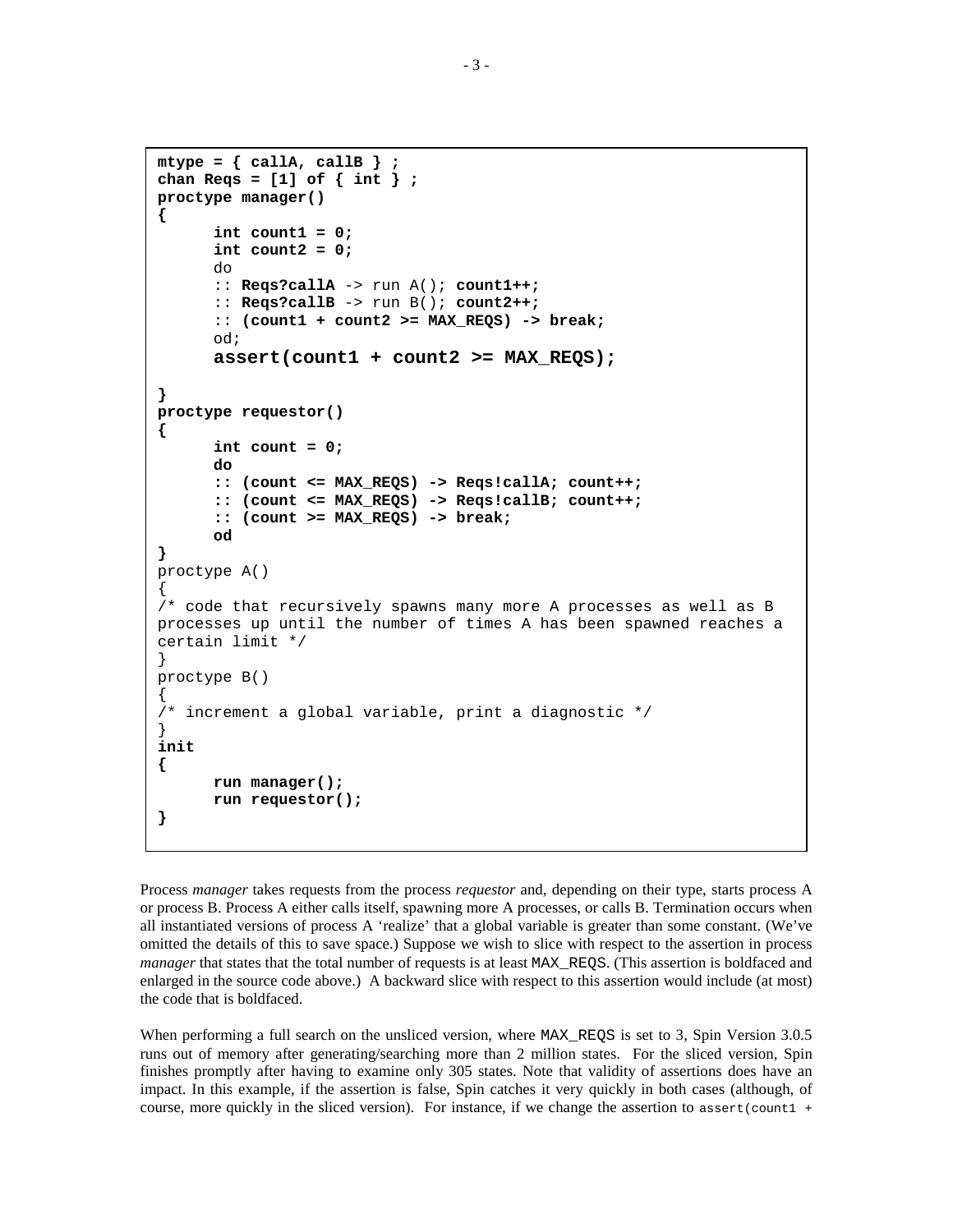count2 == MAX\_REQS), Spin finds the assertion violation after 162 states in the unsliced version. In the sliced version it requires just 30 states.

We have described two types of problems for which slicing can be helpful. One was demonstrated by a protocol in which the simulation would not terminate and the other by a case in which model checking to verify an assertion statement was computationally infeasible. Slicing can also be used with respect to properties ("never claims" in Promela.)

To slice with respect to a never claim is simply to slice with respect to each "statement" in the never claim. In the program representation, a never claim is treated as a separate "process" (processes, for the moment, are treated analagously to procedures in the PDG/SDG representation we are extending. See [10, 11] for discussions of interprocedural slicing.) However, "never claims" in Promela are not allowed side effects. In this respect, they can be thought of as only manipulating global variables/channels. The dependence edges into the never claim are thus from the declarations of these variables and channels to their uses within the never claim. Thus, our (admittedly imprecise) slice with respect to a never claim conceptually involves a backward step<sup>2</sup> along these edges to the declaration of each variable in the never claim, followed by a forward slice from those declarations. In this way, any use in the protocol of a variable mentioned in the never claim will end up in the slice.

Consider the following never claim, which could be added to the above protocol. This never claim expresses the following behavior: The difference between the variables count1 and count2 should not remain large (in this case greater than 10) forever.

```
never {
      do
      :: skip
     :: (count1 - count2 > 10) -> breakod;
accept: do
      :: (count1 - count2 > 10)od
}
```
Once again, Spin's performance on the sliced and unsliced versions is significantly different. When we slice with respect to this never claim, since the only variables of interest are count1 and count2, then processes A and B are not included in the sliced version of the protocol. Since they are the cause of the statespace explosion, the model checker is much faster for the sliced version.

Here is a table containing the number of states generated/time required for different versions of the protocols described above:

|                     | Sliced version    | Unsliced version  |
|---------------------|-------------------|-------------------|
| Simulation example  | <b>Terminates</b> | Doesn't terminate |
| Assertion example   | $2000000+$        | 305               |
| Never claim example | $2000000+$        | 841               |

It should be noted that slicing as we have described it here does not preserve global properties of protocols. A sliced version of a protocol may no longer contain the components that cause deadlock, for example. However, we believe slicing can be helpful in: understanding protocols when they are in error, reducing

 $\overline{a}$ 

 $2$  We use the term "step" here to indicate finding immediate dependence predecessors or successors. This is in contrast to a "slice" which transitively follows edges from the immediate predecessors or successors.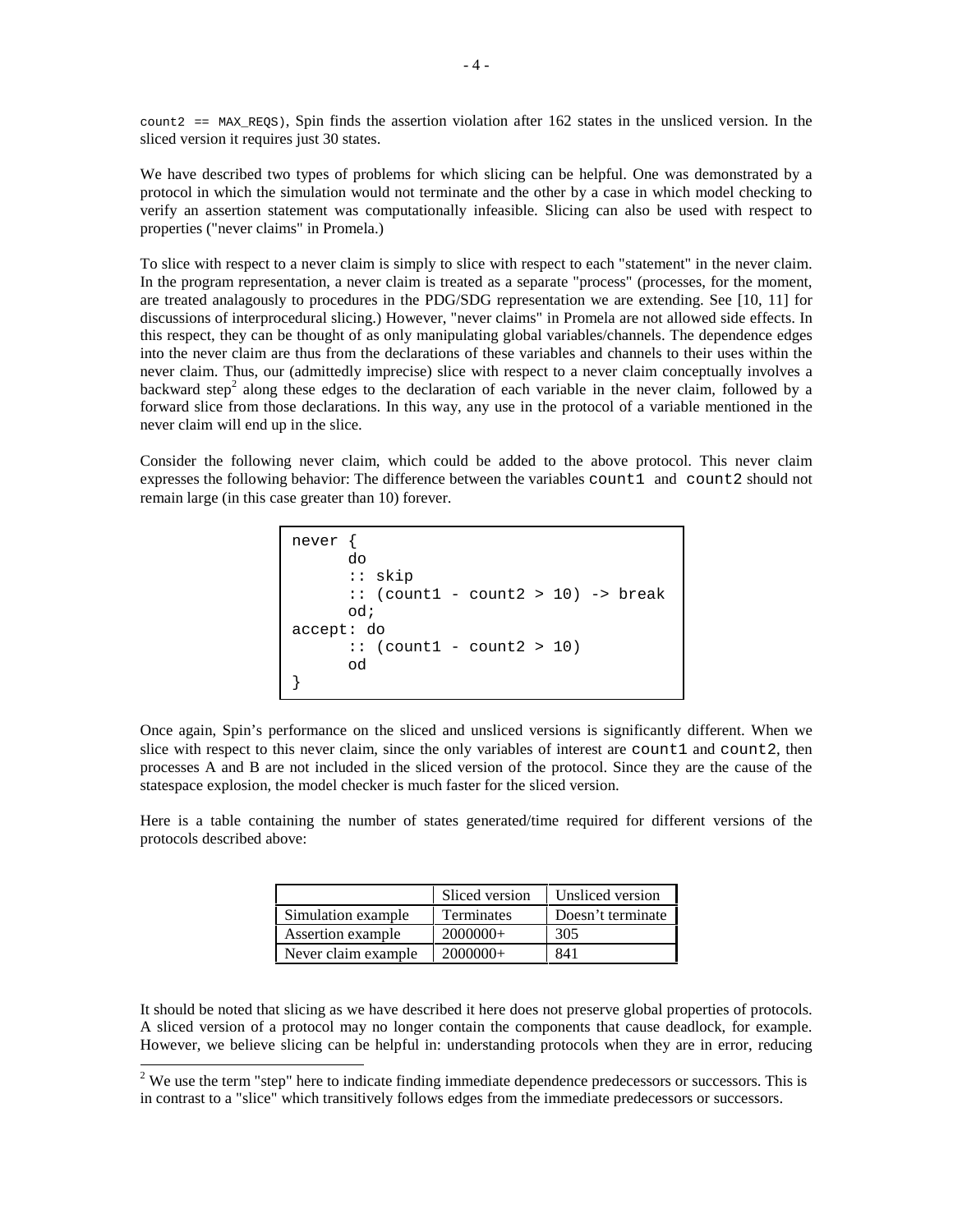simulation time and output, and/or when model-checking a particular protocol is proving to be computationally infeasible. At this point we will describe slicing and, in particular, slicing Promela, in more detail.

## **Slicing for Concurrent Program Constructs**

We are extending the program and system dependence graph (PDG/SDG) construction used in the Wisconsin [17] and Grammatech [8] slicers to handle nondeterministic program constructs (guarded ifs, guarded dos), shared variables (potential interleaving and atomic sequences), and channels as first class objects. The SDG is a program representation that allows the slicing problem to be reduced to a matter of graph reachability. Each node in the SDG represents a statement or condition in the program. The edges signify control and dataflow dependence. Loosely speaking, a vertex is control dependent on a predicate if the predicate controls whether or not the vertex will be executed. A vertex is flow dependent on an assignment if the value assigned can be referenced in the vertex. Slicing with respect to a particular statement involves simply following edges (backward or forward) from the node corresponding to the statement or predicate under consideration. More precise slices can be achieved by employing the notion of context-free language reachability, discussed (with its particular application to slicing) in [16].

We wish to preserve this functionality (that slicing is graph-reachability) while allowing nondeterministic control choices, channel communication edges, and the potential interleaving of statements from concurrently running processes. In this section, we explain how three concurrent Promela constructs are to be dealt with in our extended SDG. We describe how guarded do statements will be handled in our revised SDG construction, how shared global variables will be represented in the SDG, and, finally, we discuss some of the issues involved in handling channel communications. We do not go into extensive detail of the required control flow and system dependence graph construction that is required to realize sufficient slicable representations of Promela protocols. The following outlines the sorts of extensions to the SDG framework that are required to handle the concurrent constructs present in Promela.

**IF and DO.** Promela has both quarded if and quarded do statements. The if in the SDG is represented very similarly to the do, so we will discuss only the latter. Consider the following generic guarded DO in Promela:

```
do
       :: e1 -> s1
       :: e2 -> s2
       : e3 \rightarrow s3; breakod
```
The following figure illustrates our planned SDG representation for the above DO statement. Here, edges represent control dependences. Node p is control dependent on node q if the execution of p is contigent on the truth value of predicate q. Note that control *dependence* is not the same notion as control *flow*. We treat the break statement as a pseudo-predicate, as described in [2].

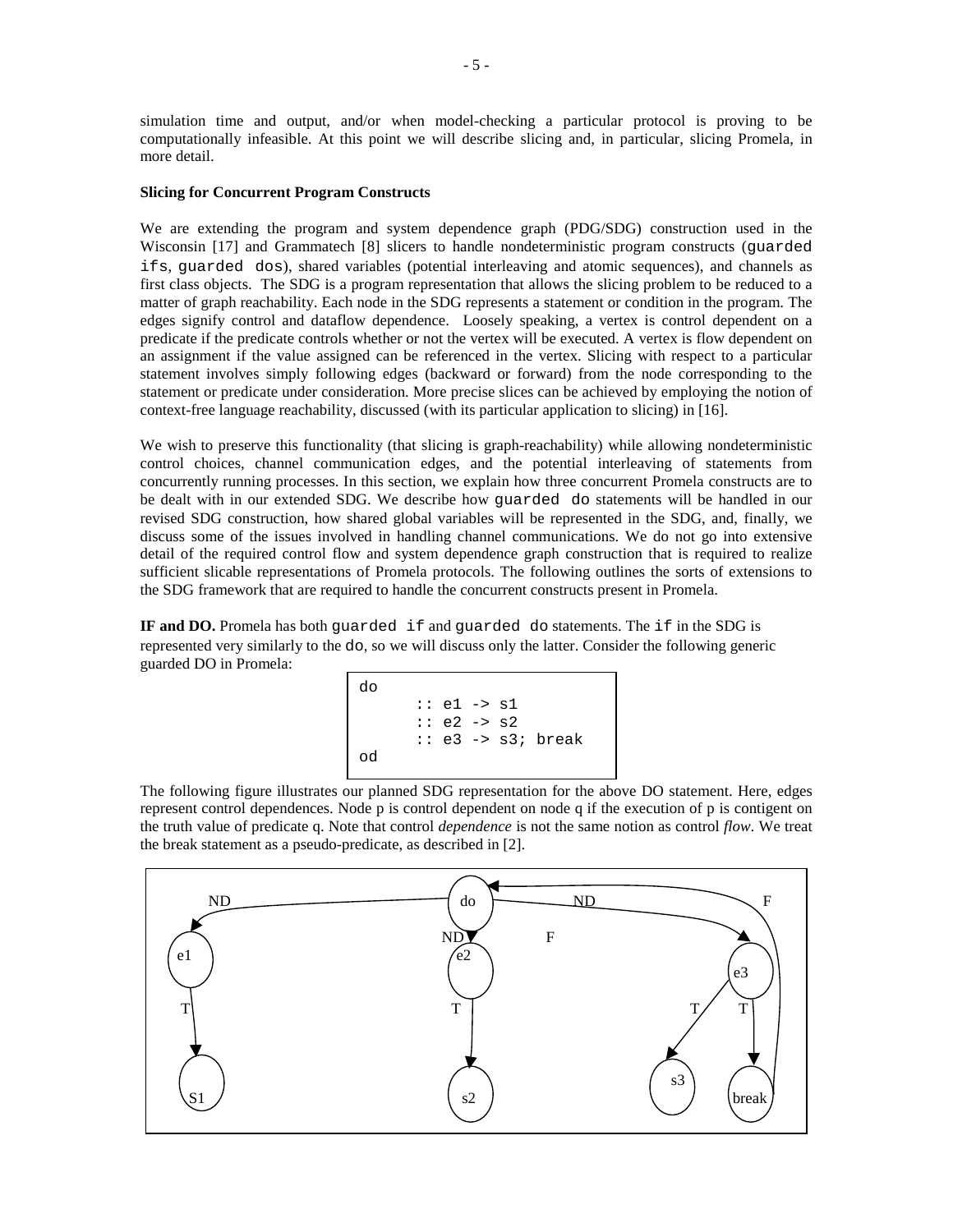We add a new edge label to the SDG representation: ND, for 'nondeterministic choice'. (Note that the edge labels T and F represent true and false control dependence respectively.) In a generic slice this new label won't matter, but edge labels are useful when desiring constrained types of slices, as mentioned previously.

**Shared Variables.** Promela allows processes to communicate both through channels and through shared variables. Variables referenced in two or more concurrently running processes allow for many data dependence possibilities due to the inevitable different interleavings that may result. As an example, consider the following two process fragments that both reference the global variable x:



A conservative, and therefore potentially imprecise, way to handle this is simply to insert a data dependence edge into the SDG from each definition of a global variable that is not a channel (channels are handled separately, see below) to each use of that variable. (See arrows above.) Thus, in our example, a forward slice with respect to the statement  $x = y$  will include the statements  $z = x$  and  $q = x$ . Moreover, a forward slice with respect to  $x = r$  will include  $z = x$  and will also include  $q = x$ . The latter is due to the fact that we are assuming that process B can run in parallel with itself, hence the assignment to  $x$  may occur before the use of it when multiple instantiations of process B are running concurrently.

When data and/or communication edges (see below for a discussion of channel communication edges) occur solely due to the assumption that a process may run in parallel with itself, we label those edges accordingly. Ultimately, the user will be able to specify whether to consider those edges when slicing or not. This could be useful when shared-variable interprocess communication between different instantiations of the same process is not of interest.

**Atomic Statements.** Another issue that arises is the use of atomic statement sequences in Promela. Atomic sequences are not interleaved with other code, which eliminates the the need for many data dependence edges that would otherwise exist. For example, in cases like the following (where we assume the atomic sequences are in processes that may run in parallel) the number of data edges can be reduced as illustrated:



In such a case, a reaching-definition analysis can be employed to decrease the number of edges needed in the SDG. Then, only the edge from the last assignment to  $x$  in the first atomic sequence needs to remain. The advantages to this are twofold: a decrease in the number of edges maintained in the SDG and, hence, increased precision when slicing with respect to statements inside an atomic sequence.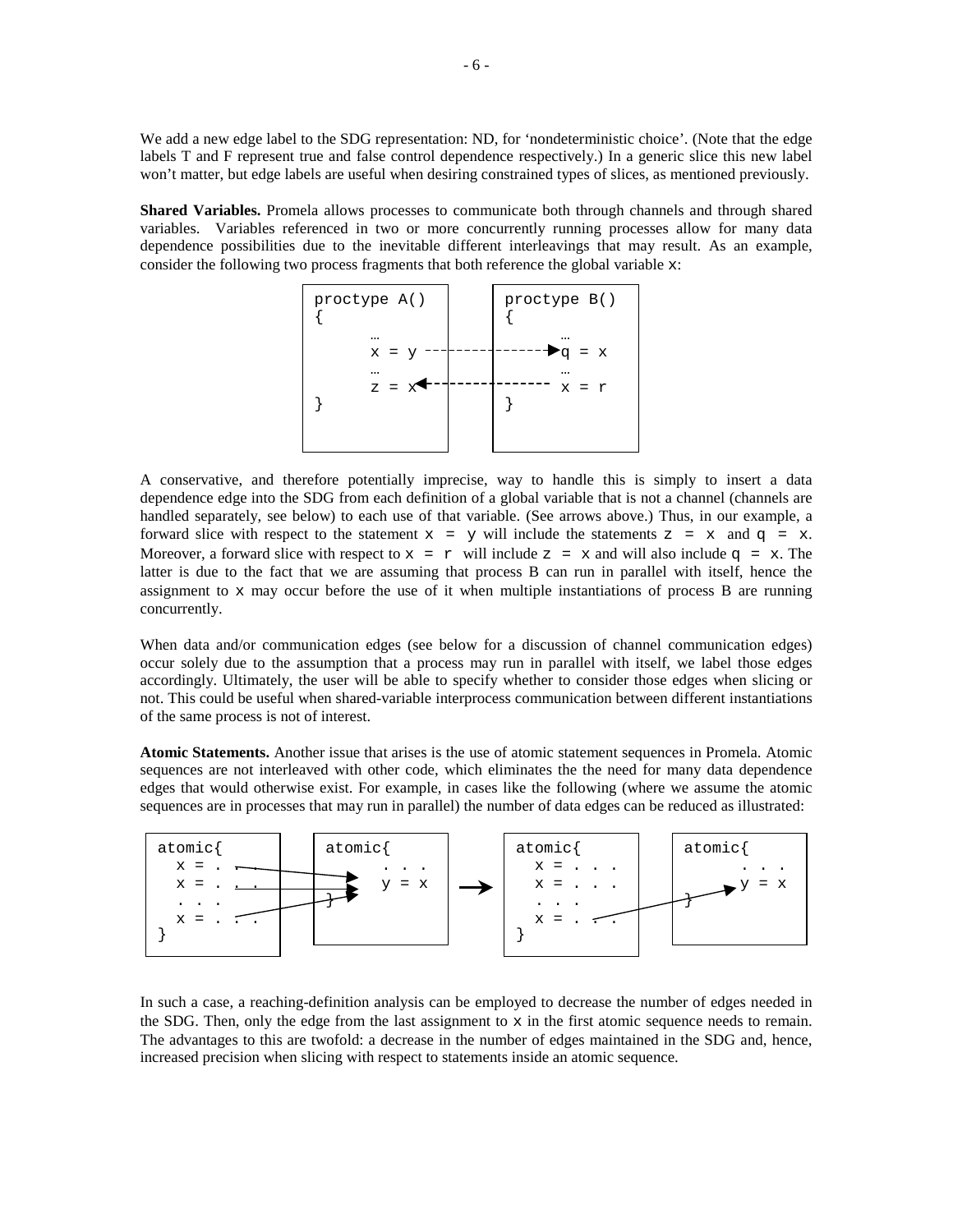**Channels.** Slicing a language that has channels as first class objects raises issues not yet addressed explicitly in the slicing literature. Foremost, it is necessary to statically determine, for each channel variable, what other channel variables it may be aliased to at any point in execution of the program. This consideration subsumes several other issues such as global vs. local channel declarations, channels passed as parameters and channels that send other channels as messages. We have developed a theory of channelpossibility sets that will handle these issues [14]. The type of channel analysis that will be performed in a Promela slicing tool is very similar to recent work in pointer analysis. It is an adaptation of the type of pointer analysis discussed in [1].

For the purposes of this paper, we observe that for any given channel variable c, a channel analysis as described above describes the other channel variables c may send to or receive from. Given this, we can compute something similar to what Cheng calls *communication edges* and add them to the SDG. In Cheng's work, a communication dependence exists between two statements s1 and s2 if there exist two other statements v1 and v2 such that s1 uses a variable defined in v1, s2 defines a variable used by v2 and v2 sends something that v1 receives. Pictorially (dashed arrows represent data dependence and channel sends and receives, the bold arrow is the communication edge):



As an example of where this type of dependence can occur in Promela, consider the following fragments of Promela processes:



In the above case, our analysis (here, involving straightforward parameter scrutiny) shows that the channel variables c and d may both represent the same channel constant. Therefore, there is a communication edge from the statement c!p to the statement d?q signifying that q can take on the value of p. (This is a slightly different definition from Cheng's notion of communication dependence. In our case, a communication edge from statement s1 to statement s2 represents that information being sent at s1 is (potentially) received at s2. This is analagous to the last condition in the definition of Cheng's communication edges above.) Thus, any backward slice from the statement  $d$ ?q will necessarily include the statement  $p = z$  (assuming p is not redefined subsequently) and, of course, its predecessors in the SDG as well.

## **Related Work**

The slicing literature is extensive. For an introductory survey see Tip [15]. As mentioned in the introduction, Cheng [4, 5] and Krinke [12] have both worked on slicing concurrent programs. Our work is an extension and modification of Cheng's. He devised a theory of program dependence nets which represent more specialized kinds of dependences than we have discussed. Slicing on a program dependence net is, as with PDGs/SDGs, a graph-reachability problem. Cheng's discussion does not take into account dynamic process creation, however.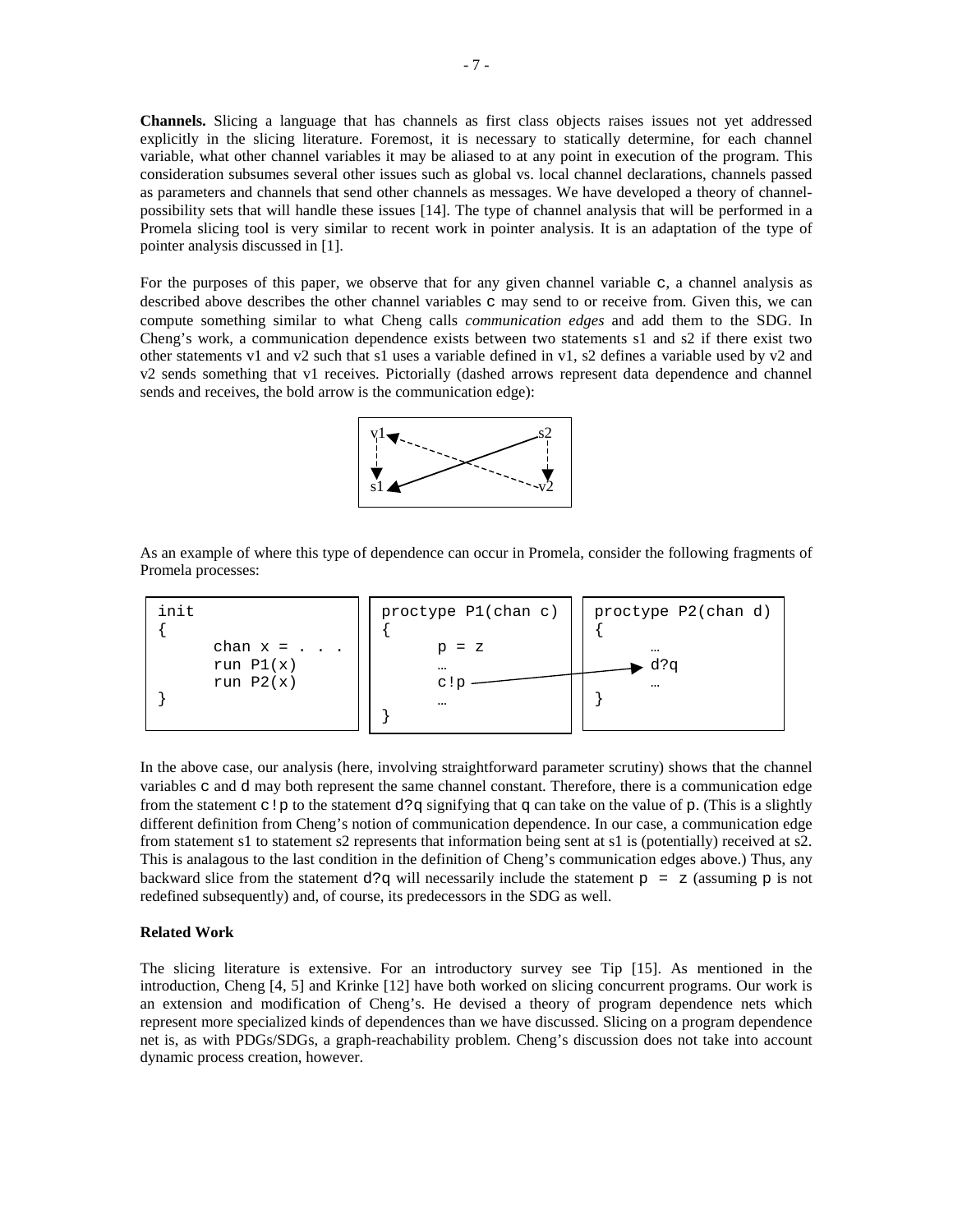In order to more precisely handle interleaved code, Krinke moved away from the insistence that slicing be a simple matter of graph-reachability on an appropriate program representation. He devised a notion of threaded program dependence graphs (PDGs) as well as a new notion of dependence termed "interference dependence" in order to more precisely slice concurrent programs. Krinke's algorithm and representation take into account the fact that dependences between statements in parallel processes are not always transitive, and they therefore allow for more precision than both our approach and Cheng's. On the other hand, at present, his algorithm is exponential in the worst case and, as we have shown, even imprecise slices can provide useful information.

We have shown that our techniques may have applications to the model checking community. Slicing can be viewed as a projection, or flattening, of a program. As we have noted previously, however, slicing does not preserve global properties of a protocol. It is very different from, for instance, Holzmann's notion of "protocol generalization" [9] or Shankar and Lam's "protocol projection" [13]. Both of these involve making changes to the protocol before any model checking (or simulation) are attempted.

Generalization is used to simplify protocols before the model checking phase, but unlike slicing, in this process there is an insistence that certain properties be preserved. Holzmann's generalized processes are more general in the way they produce output, so that the behavior of the original protocol is a subset of the behavior of the generalized protocol. This is certainly not the case for a sliced protocol, where a sliced protocol can behave very differently from the complete protocol. Shankar and Lam present a notion of protocol projection that is required to preserve all safety and liveness properties of the original protocol, but is typically easier to analyze. Once again, property preservation is an over-arching concern.

## **Conclusions & Status**

We have demonstrated that, in some cases, slicing can be helpful for protocol simulation, model checking and protocol understanding. Slicing with respect to assertions or never claims that are proving problematic to the model checker will provide insight into what pieces of the protocol are affecting the assertion or never claim under consideration. Slicing can also be useful to decrease the time required for a simulation, by disregarding pieces of the protocol that are not of interest. In general, slicing is useful for debugging, program understanding, maintenance, and testing. Thus, a slicing tool for Promela will be applicable in many ways beyond merely understanding the concurrent constructs, which we have emphasized here.

We have modified the Spin parser to generate a control flow graph in the format required for the Grammatech CodeSurfer software. We have designed the changes that will be needed in the control flow graph file format to account for the concurrent constructs in Promela. It is possible to slice simple Promela protocols that do not use any of the 'new' features we have discussed here. This is all that is needed for CodeSurfer's front end. What is still in progress is the extension to the system dependence graph generation module that will build the concurrent constructs for the SDG correctly from the control flow graph. Once this is finished, it will be possible to slice complete Promela protocols. We then plan to examine how best to generate executable (i.e. simulatable/checkable) Promela slices automatically.

## **Acknowledgements**

Our thanks to Tom Reps and Ed Clarke for many fruitful discussions related to slicing, model checking, simulation, and concurrency. Thanks to David Gries for comments on drafts of this paper and to Paul Anderson for assistance with the Grammatech CodeSurfer software.

## **References**

- 1. Andersen, L. O. Program Analysis and Specialization for the C Programming Language. Ph.D. Thesis. DIKU, University of Copenhagan, Denmark. May 1994.
- 2. Ball, T. and Horwitz, S., Slicing Programs with Arbitrary Control Flow. *In Proceedings of the First International Workshop on Automated and Algorithmic Debugging*, (Linkoeping, Sweden, May 1993), *Lecture Notes in Computer Science*, Vol. 749, Springer-Verlag, New York, NY, 1993, pp. 206-222.